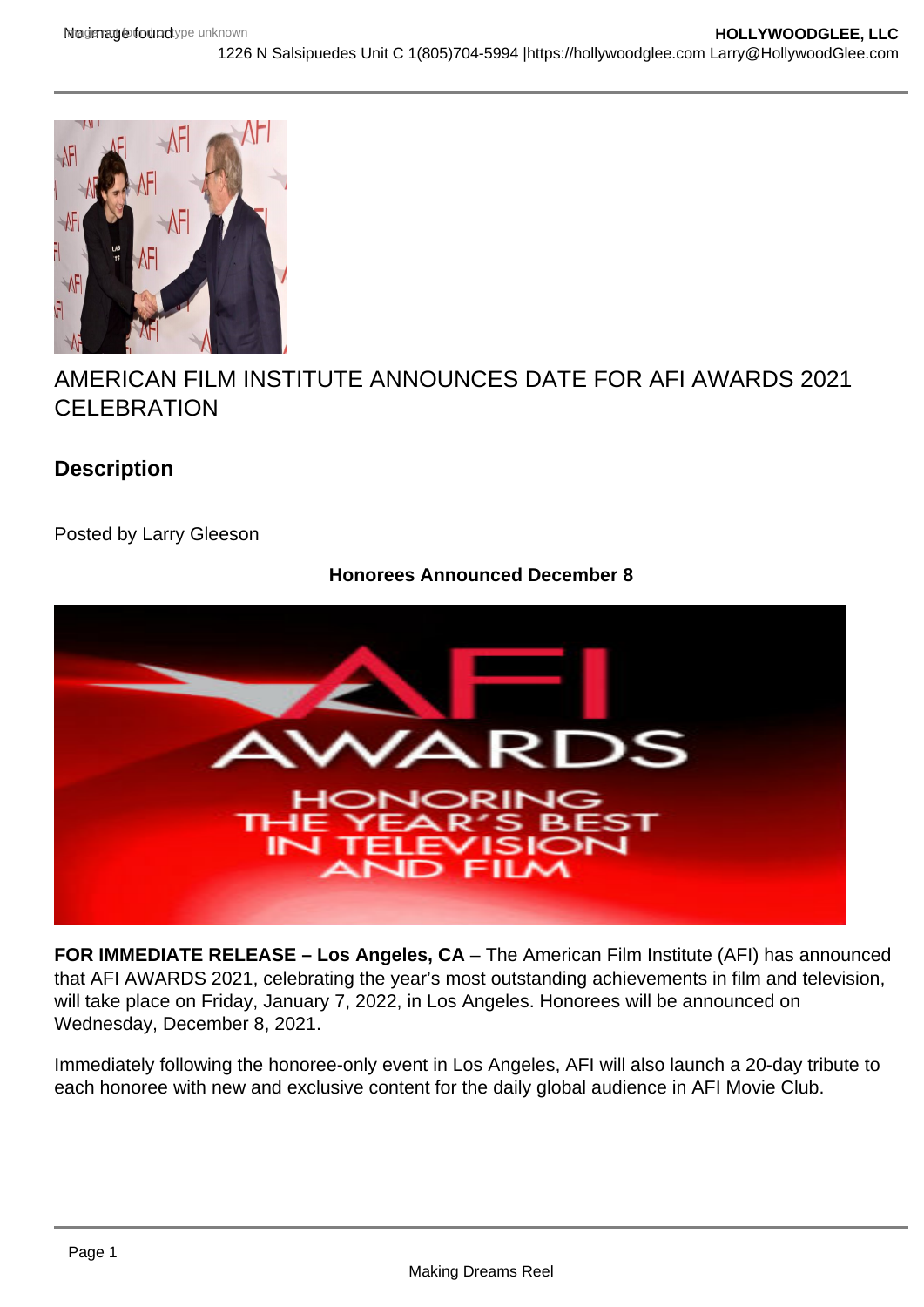"AFI AWARDS is honored to celebrate a year of extraordinary storytelling that has inspired us to see the horizon beyond troubled times," said Bob Gazzale, AFI President & CEO. "This is an event with hugs and handshakes at its heart – and we look forward to gathering our honorees again, along with global audiences via AFI Movie Club, to shine a proper light upon the role art plays in advancing our culture in positive and profound ways."

AFI AWARDS was created in 2000 to recognize the films and television programs that contribute to our collective cultural legacy. Official selections are made through AFI's unique jury process – in which scholars, artists, critics, and AFI Trustees determine the most outstanding achievements of the year. Honorees are selected based on works that advance the art of the moving image, inspire audiences and artists alike, and enhance the rich cultural heritage of America's art form. When placed in a historical context, these stories provide a complex, rich, visual record of our modern world.

With health and safety being a top priority, AFI AWARDS 2021 will follow all COVID precautions and require all in-person attendees to be fully vaccinated.

## About the American Film Institute (AFI)

The American Film Institute (AFI) is a nonprofit organization with a mandate to champion the moving image as an art form. Established in 1967, AFI launched the first comprehensive history of American film and sparked the movement for film preservation in the United States. In 1969, AFI opened the doors of the AFI Conservatory , a graduate-level program to train narrative filmmakers. AFI's enduring traditions include the AFI Life Achievement Award , which honors the masters for work that has stood the test of time; AFI AWARDS, which celebrates the creative ensembles of the most outstanding